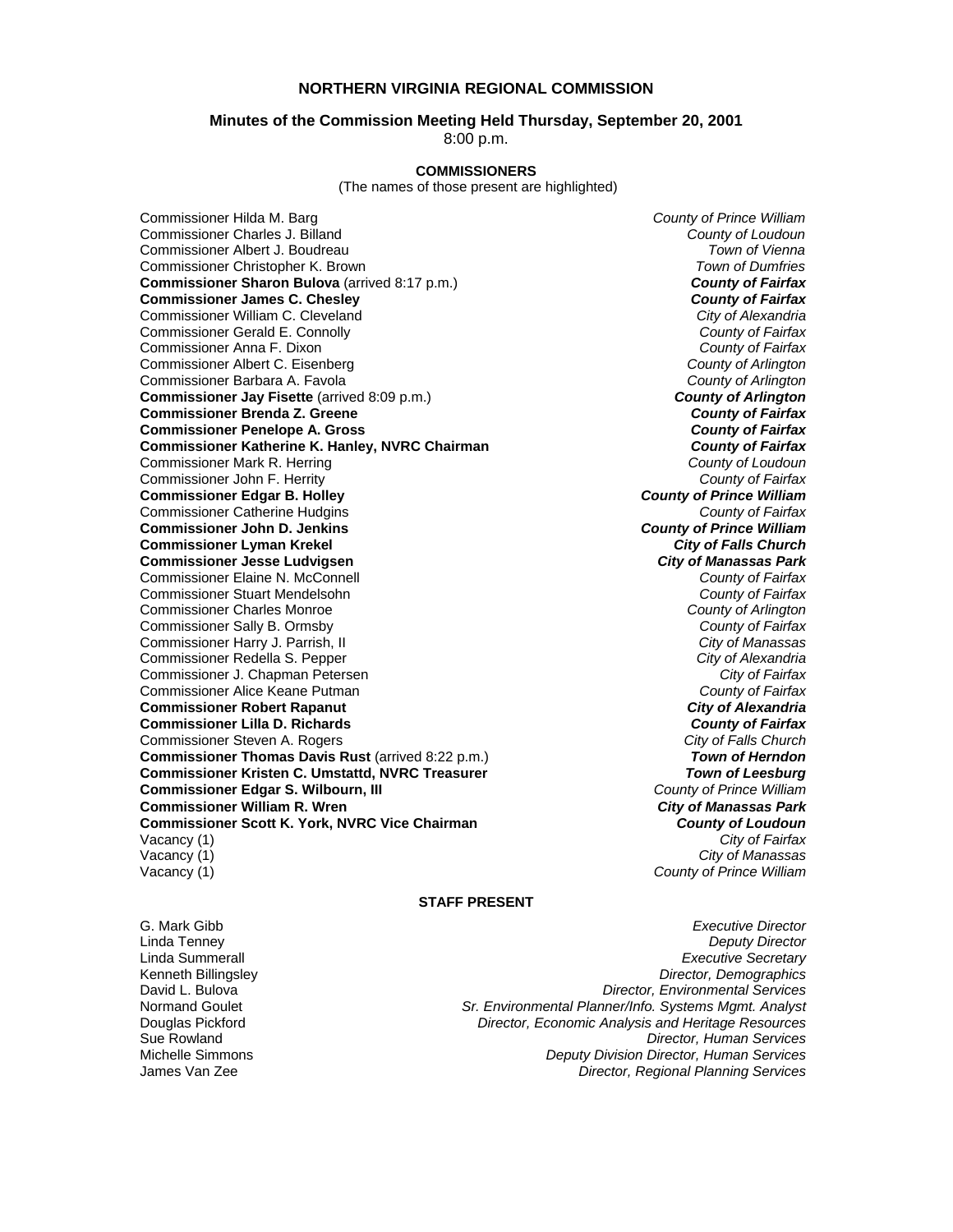## **GUESTS PRESENT**

| Dusty Smith<br>Jim Stevens<br>James Wilding                  | <b>Times Community Papers</b><br>Metropolitan Washington Airports Authority<br>President, Metropolitan Washington Airports Authority                                                                                                                                                                       |
|--------------------------------------------------------------|------------------------------------------------------------------------------------------------------------------------------------------------------------------------------------------------------------------------------------------------------------------------------------------------------------|
| <b>CALL TO ORDER</b>                                         | Chairman Hanley called the meeting to order at 7:58 p.m.                                                                                                                                                                                                                                                   |
| PLEDGE OF<br><b>ALLEGIANCE</b>                               | Chairman Hanley noted the special meaning the Pledge of Allegiance has taken on in the<br>past few days. She added that the thoughts of the Commissioners and staff are for the<br>victims of last week's terrorist attack and the rescue workers. The Pledge of Allegiance<br>was recited by all present. |
| ROLL CALL                                                    | The roll was called and all members present or absent were noted for the record.                                                                                                                                                                                                                           |
| <b>MINUTES</b>                                               | Commissioner Richards moved approval of the minutes of the July 26, 2001, Commission<br>meeting. The motion was seconded and the minutes were unanimously approved.                                                                                                                                        |
|                                                              | Chairman Hanley announced that tonight's presentation would be changed to a report on<br>National Airport that would be given later during the meeting to allow for late-arriving<br>members.                                                                                                              |
|                                                              | CONSENT AGENDA Commissioner Richards moved the consent agenda, consisting of the items outlined below.<br>The motion was seconded and unanimously carried.                                                                                                                                                 |
| Α.                                                           | Financial Reports for July and August 2001                                                                                                                                                                                                                                                                 |
| В.                                                           | Resolution No. P02-06: NVRC Selection of Appointee to the Board of Directors of the<br>Health Systems Agency of Northern Virginia                                                                                                                                                                          |
| C.                                                           | Resolution No. P02-03: Authorization for the Executive Director to Submit a Proposal for<br>Implementation of an Environmentally-Friendly Lawn Care Contractor Promotion Program                                                                                                                           |
| <b>EXECUTIVE</b><br><b>DIRECTOR'S</b><br><b>REPORT</b><br>Α. | Mr. Gibb reported that the Governor's Conference on Greenways was held earlier in the<br>week in Crystal City. The conference was well attended by 600 people. NVRC staff<br>member helped compile the Potomac River Water Trail map collection.                                                           |
| В.                                                           | Mr. Gibb announced that NVRC staff will assist the Town of Vienna with a charrette on<br>November 1-3. Commissioners are invited to attend.                                                                                                                                                                |
| CHAIRMAN'S<br><b>REPORT</b>                                  | Chairman Hanley read a letter from the Verband Region Stuttgart offering condolence and<br>support from the terrorist attack.                                                                                                                                                                              |
| <b>ELECTION OF</b><br><b>OFFICERS</b>                        | Commissioner Richards moved election by acclamation of the slate of officers for Fiscal<br>Year 2002. The motion was seconded.                                                                                                                                                                             |
|                                                              | Chairman Hanley asked for nominations from the floor. Hearing none, Commissioner<br>Jenkins moved that the slate be closed. The motion was seconded. The following<br>members were elected unanimously:                                                                                                    |

Chairman Katherine Hanley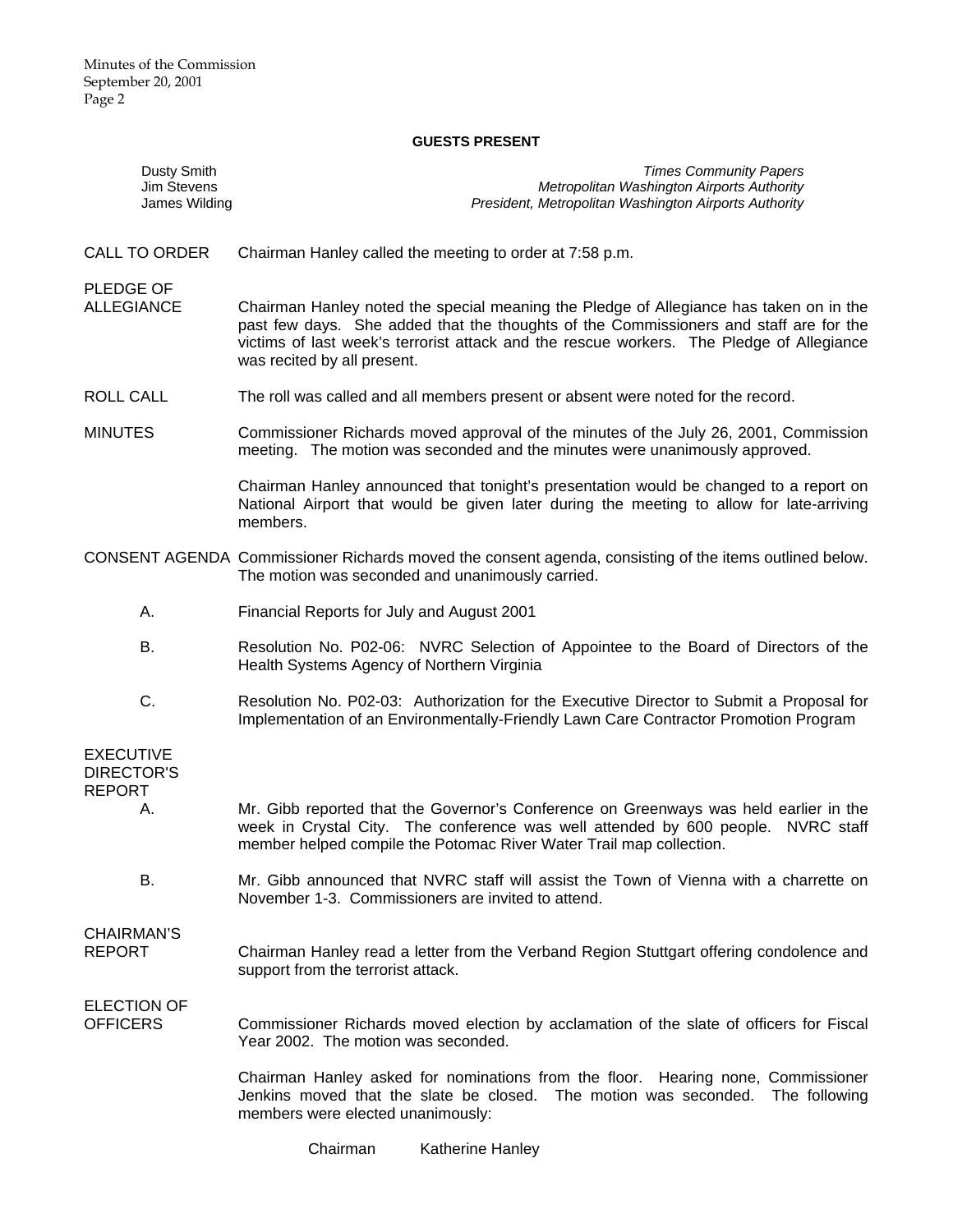Vice Chairman Scott York Treasurer Kristen Umstattd

# **RESOLUTION**

#### NO. P02-07 **TRANSMITTAL OF THE FY 2003 PRELIMINARY BUDGET AND PROGRAMS TO MEMBER GOVERNORS**

Commissioner Umstattd reported that the preliminary FY 2003 budget does not increase dues from FY 2002. The Operations Committee recommends adoption of the FY 2003 Preliminary Budget and Programs.

 Commissioner Umstattd moved adoption of Resolution No. P02-07. The motion was seconded and unanimously carried.

## **COMMITTEE** REPORTS

*Operations* Commissioner Umstattd reported that the Operations Committee recommends two resolutions to the Commission; the second resolution will be introduced after the presentation.

> Resolution No. P02-09, offering support of public employees following the September 11 terrorist attack, was reviewed by the members. Commissioner Umstattd moved approval of Resolution No. P02-09. The motion was seconded. Commissioner Richards suggested that "private aircraft" be changed to "commercial aircraft." Resolution No. P02-09 was unanimously adopted as amended.

## PRESENTATION *National Airport*

*James Wilding* Chairman Hanley introduced James Wilding, President of the Metropolitan Washington Airports Authority, and thanked him for coming this evening.

> Mr. Wilding remarked on the extraordinarily critical situation at Ronald Reagan Washington National Airport, noting that approximately 430 out of 450 commercial airports in the United States came back into operation last Thursday, September 13, two days after the terrorist attacks. The airspace left the operational control of the Federal Aviation Administration and went under the control of the North American Air Defense Command for 48 hours. Presently, the airlines are not flying at full capacity, and that is expected to be the case for the near future.

> The National Security Council moved in to effectively command and control the aviation sector. Aircraft were flown out of National Airport this past weekend under special arrangements. Mr. Wilding expressed confidence that security measures can be put in place that will permit National Airport to be operational. He noted that the Air Line Pilots Association favors reopening National Airport.

> National Airport handles about 45,000 passengers daily, and the D.C. area can meet its air transportation needs only through the operation of its three airports (National, Dulles, and BWI).

> Mr. Wilding noted the precarious situation for the businesses at National Airport, which employ 10,000 people, including the flight crews. National Airport contributes \$5.5 billion per year to the local communities.

*Katherine Hanley* Chairman Hanley asked about flights using only the southern route. Mr. Wilding said it would be limited, as flights are dependent on the direction of the wind; airplanes operate into the wind.

> Chairman Hanley asked about the bonds for the expansion at National and Dulles. Mr. Wilding replied that several billion dollars remain outstanding. The \$3.4 billion